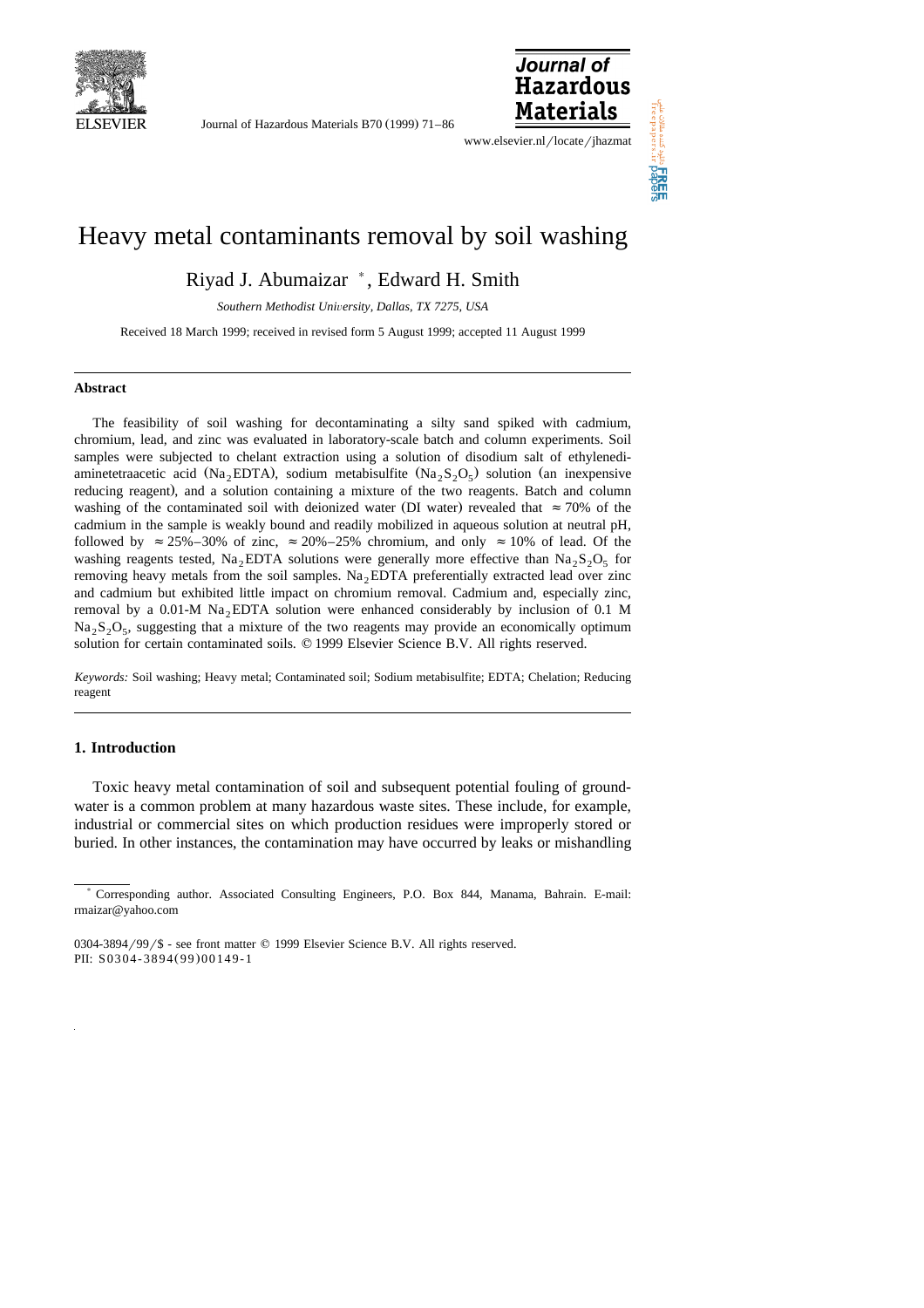in transportation of different hazardous materials. In addition to contributing to pollution of groundwaters, soil contamination often results in restricted utilization of the site and, in some cases, a complete prohibition on cultivation or other potential use of the area.

Major soil contaminant categories commonly reported at National Priority List (NPL) sites are volatile organics, hydrophilic and hydrophobic organics, heavy metals, and radioactive material. The most frequently found heavy metal contaminants include lead, mercury, arsenic, chromium, cadmium and copper [1]. The EPA estimates that over 20 million cubic yards of soil at current NPL sites are contaminated with metals  $[2]$ .

There are four possible management options for contaminated soils:

- I leave the contamination as is and restrict the use of the site in question;
- Ø immobilize the contaminants at the site and enforce continuous monitoring, with the intent of restricting contaminant migration to other locations;
- e remove the contaminated soil and store it in a special disposal site; and,
- $\cdot$  decontaminate the soil on-or off-site.

Decontamination can be an economically competitive alternative, particularly in instances where site reutilization is deemed important. There are a variety of decontamination methodologies involving physical, chemical, thermal, and/or biological processes for soil treatment. Soil decontamination is usually performed by excavating the contaminated zone, above ground treatment by isolation and removal or destruction of the pollutants, and redepositing the cleaned soil. Decontamination can also be accomplished through in situ soil washing in which a washing solution is applied to the unexcavated contaminated zone by flooding or sprinkling in order to extract pollutants from the soil. The migration of contaminants into the groundwater must be prevented by using proper control measures specific to each location. In situ washing is a promising technology and one of the alternative treatment methods to reduce the quantity and the impact of soil pollutants. The effectiveness of in situ washing is limited by the permeability of the soil in its undisturbed state. Soils with permeability of less than  $10^{-4}$  $cm/s$  are considered unsuitable for in situ washing, in which cases excavation of the contaminated soil followed by on-site clean-up by washing can provide a viable alternative.

Several classes of chemical reagents have been investigated as to their effectiveness in extracting heavy metals from soils. A sampling of recent studies is summarized in Table 1 including the contaminants and washing solutions evaluated and the mode of application (batch vs. soil column). Most studies of this type have focused on comparing different chelating and extraction reagents in batch-mode tests. The results reflect a wide range of metal removal efficiencies depending on the soil type and the composition of the washing solution. Removal of many metals by reaction with chelating reagents is quite efficient, but the high cost of chelating reagents such as EDTA has precluded their use in remediation of metal contaminated sites [3]. Furthermore, permeability has been reported to be considerably reduced when EDTA is contacted with certain types of soil, indicating that in situ washing with EDTA may require extended clean-up time  $[4]$ . Acid washing will alter soil properties due to mineral dissolution and result in an increase in contaminant mobility [5]. The above mentioned approaches for soil washing were developed on a case by case basis, reflecting the absence of standardized clean-up criteria for contaminated soil.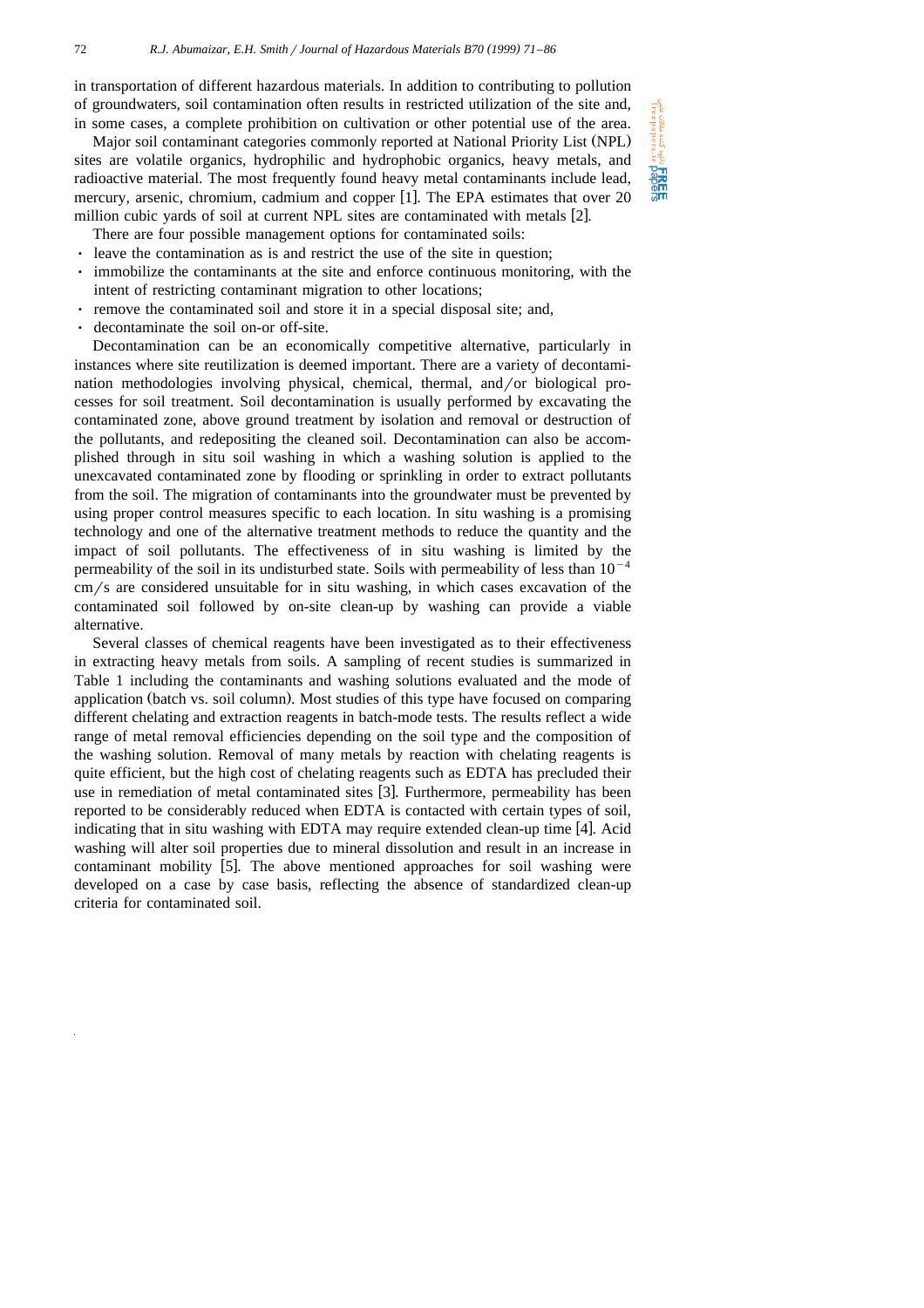| Soil                         | Washing<br>method | Agents                                 | Metal | Concentration<br>(mg/kg) | Removal<br>(% )  | Reference                                            |
|------------------------------|-------------------|----------------------------------------|-------|--------------------------|------------------|------------------------------------------------------|
| Artificially                 | Column            | $Na2S2O5$                              | Pb    | 204                      | 61               | Abumaizar and Khan [4]                               |
| contaminated                 |                   |                                        | Zn    | 79                       | 94               |                                                      |
| Artificially                 | Column            | HCl                                    | Pb    | $500 - 600$              | 85               | Reed et al. [5]                                      |
| contaminated                 |                   | <b>EDTA</b>                            |       |                          | 100              |                                                      |
|                              |                   | CaCl <sub>2</sub>                      |       |                          | 78               |                                                      |
| Contaminated                 | Batch             | EDTA, NTA and citric acid plus         | Pb    | 21560                    | 99               | Peters et al. [8]                                    |
| soil                         |                   | reducing reagents: sodium borohydride, |       |                          |                  |                                                      |
|                              |                   | $Na_2S_2O_5$ and thiourea dioxide      |       |                          |                  |                                                      |
|                              |                   |                                        | Cu    | 1241                     | 99               |                                                      |
|                              |                   |                                        | Zn    | 3729                     | 97               |                                                      |
| Artificially<br>contaminated | Batch             | HCl                                    | Pb    | $10 - 1000$              | $65 - 100$       | تنده مقالات علمي<br>Treepaper<br>Cline and Reed [19] |
|                              |                   | <b>EDTA</b>                            |       |                          | $60 - 100$       | Saghe <b>FREE</b>                                    |
|                              |                   | CH <sub>3</sub> COOH                   |       |                          |                  |                                                      |
|                              |                   | CaCl <sub>2</sub>                      |       |                          | $0 - 85$         |                                                      |
| Artificially                 | Column            | NaOCl                                  | Zn    | 4450                     | $38 - 81$        | Davis and Singh [20]                                 |
| contaminated                 |                   | Diethylenetriamine pentaacetic         |       |                          |                  |                                                      |
|                              |                   | acid (ADTPA) Tetrasodium EDTA          |       |                          |                  |                                                      |
| Contaminated                 | Batch             | S-carboxymethyl-cysteine (SCMC)        | Cd    | $\overline{2}$           | $80 - 100$       | Chen et al. [12]                                     |
| soil                         |                   | N-2-acetamidiomindiacetic acid (ADA)   | Cu    | 5                        | (for all metals) |                                                      |
|                              |                   | Pyridine-2,6-dicarboxylic acid (PDA)   | Pb    | 100                      |                  |                                                      |
|                              |                   |                                        | Ni    | 6                        |                  |                                                      |
|                              |                   |                                        | Zn    | 290                      |                  |                                                      |
| <b>Bank</b> sediment         | Batch             | Na <sub>2</sub> EDTA                   | Cu    | 970                      | 55               | Jianzhen and Klarup [21]                             |
|                              |                   |                                        | Zn    | 2500                     | 32               |                                                      |
| Contaminated                 | Batch             | <b>EDTA</b>                            | Pb    | 350                      | 95               | Allen and Chen [3]                                   |
| soil                         |                   |                                        |       |                          |                  |                                                      |
| Contaminated<br>soil         | Batch             | HC <sub>1</sub>                        | Pb    | 1000                     | 90               | Cline et al. [22]                                    |
|                              |                   | <b>EDTA</b>                            |       |                          |                  |                                                      |
| Contaminated<br>soil         | Batch             | <b>EDTA</b>                            | Pb    | 1509-51100               | $85 - 97$        | Evangelista and<br>Zownir <sup>[17]</sup>            |

Table 1Soil washing investigations for heavy metals

73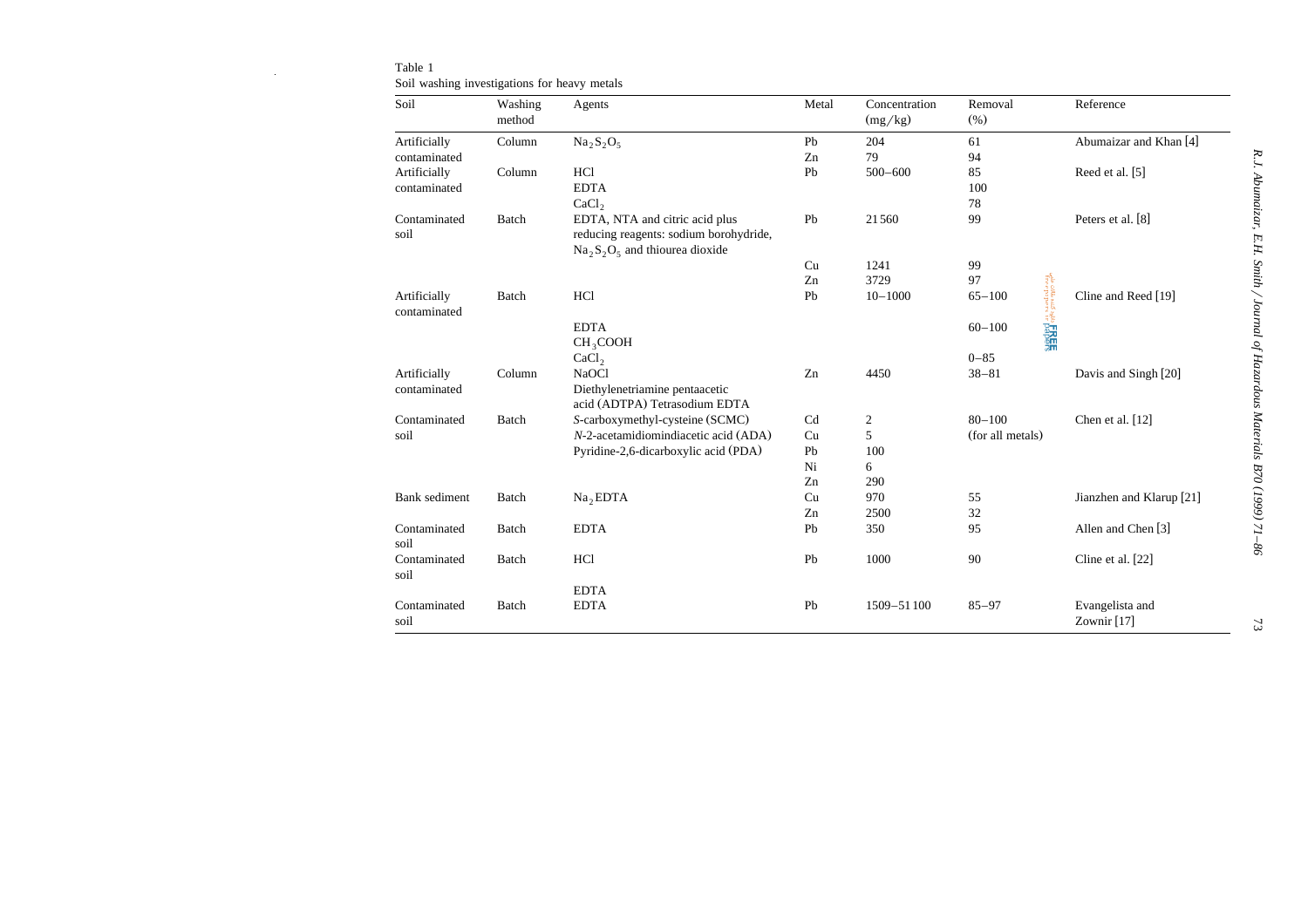The purpose of this study is to investigate the utility of sodium metabisulfite  $(Na_2S_2O_5)$  as an alternative for decontamination of soils containing multiple heavy metals to counter the disadvantages of employing chelating reagents alone. Na<sub>2</sub>S<sub>2</sub>O<sub>5</sub> is a reducing reagent that has received its most extensive application in the treatment of inorganic wastes such as heavy metals, sulfides and cyanides. It is commonly employed in the reduction of chromium (VI) to the less hazardous chromium (III). The use of  $Na_2S_2O_5$  as a reducing reagent provides a versatile and relatively inexpensive alternative to more costly chelating reagents [6,7]. Several reducing reagents including  $Na_2S_2O_5$ , were evaluated by Peters et al.  $[8]$  for their effectiveness in solubilizing heavy metal contaminants from a soil matrix as a pretreatment step prior to chelation. Batch tests indicated that lead and copper removal by chelant extraction with EDTA and citric acid were only nominally affected by the pretreatment step. Zinc removal using EDTA was slightly increased by each reducing reagent studied. However, reducing reagents significantly improved citric acid extraction of zinc, with the best overall pretreatment enhancement reported for  $Na_2S_2O_5$ . A solution of disodium salt of ethylenediaminetetraacetic acid  $(Na, EDTA)$  an odorless, crystalline aminopolycarboxylic acid, is also tested in this study for comparison.

#### **2. Materials and methods**

## *2.1. Initial soil characterization*

The test soil was obtained from the excavation material of a construction site in University Park, TX. The soil was passed through a No. 4 sieve  $(4.75 \text{ mm})$ . Rocks and other large material not passing through the sieve were removed. The soil was then thoroughly mixed to ensure uniformity and stored in a plastic barrel at room temperature for subsequent use in experiments. Following evaporation at  $103^{\circ}$ C in a ventilated oven, the volatile organic content of the soil sample was determined from the mass differential before and after heating at 550°C in a muffle furnace according to Standard Method 2540-G [9]. The specific surface area was obtained by three point BET  $N_2$  adsorption using a Quantasorb surface analyzer, while total pore volume (PV) was determined by N<sub>2</sub> adsorption using an autosorb Gas Adsorption System (Quantachrome). Sieve analysis, specific gravity test and classification of the soil was performed according to the procedures described by Bowles [10]. Soil properties are presented in Table 2.

## *2.2. Contamination procedure*

About 1 kg of oven dry soil was thoroughly mixed with 1 l of deionized water DI Ž water) containing dissolved salts of cadmium nitrate,  $Cd(NO<sub>3</sub>)<sub>2</sub> \cdot 4H<sub>2</sub>O$ , potassium dichromate,  $K_2Cr_2O_7$ , lead nitrate, Pb(NO<sub>3</sub>)<sub>2</sub> and zinc nitrate,  $Zn(NO_3)_2 \cdot 6H_2O$ . The slurry was allowed to age at room temperature for a period of about six months with frequent thorough mixing, at the end of which the mixture was oven dried to a constant mass. To determine the heavy metal content of the original soil, three soil samples were digested for total heavy metal concentration using EPA Method 3050  $[11]$ ; and to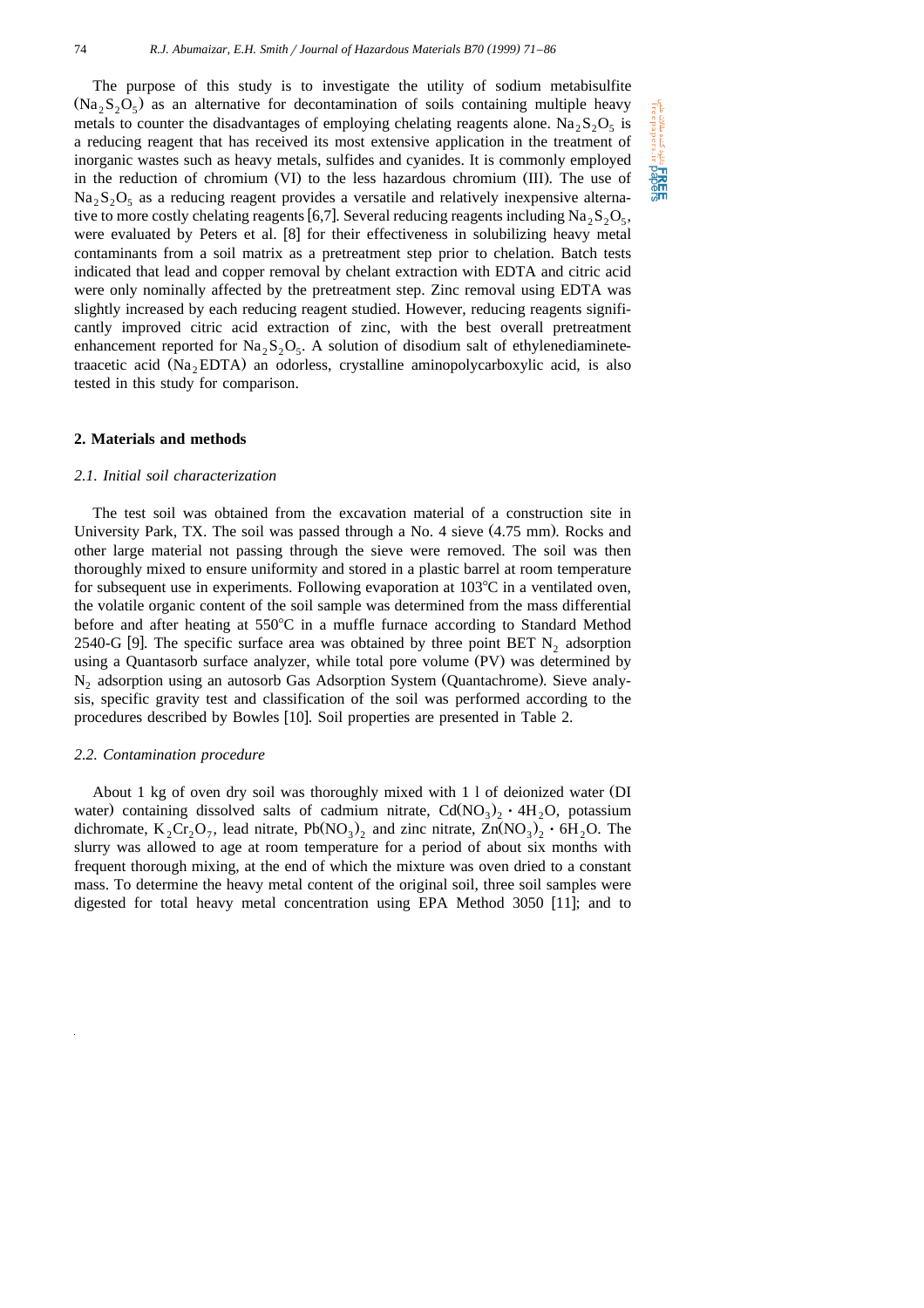ERE شوه کننده مقالات علمی<br>freepapers.ir pape

| Characteristics of soil used in study          |                                         |  |
|------------------------------------------------|-----------------------------------------|--|
| Property                                       | Value                                   |  |
| Coarse sand (ASTM classification)              | 3.4%                                    |  |
| Medium-fine sand                               | 67.7                                    |  |
| Silt clay                                      | 28.9                                    |  |
| Organic matter                                 | 1.6%                                    |  |
| Specific gravity                               | 2.65                                    |  |
| Plasticity index                               | 2.5%                                    |  |
| Soil pH                                        | $7.9 + 0.3$                             |  |
| <b>ASTM</b> soil classification                | Clayey sand                             |  |
| <b>Total PV</b>                                | $2.4 \times 10^{-2}$ cm <sup>3</sup> /g |  |
| Surface area                                   | $17.6 \text{ m}^2/\text{g}$             |  |
| Metal concentrations of the contaminated soil  |                                         |  |
| Cd                                             | $603 \pm 53 \text{ mg/kg}$              |  |
| Cr                                             | $1231 \pm 110 \,\text{mg/kg}$           |  |
| Pb                                             | $742 \pm 61 \text{ mg/kg}$              |  |
| Zn                                             | $624 \pm 22 \text{ mg/kg}$              |  |
| Background concentrations of the original soil |                                         |  |
| Cd                                             | $4 \pm 2$ mg/kg                         |  |
| Cr                                             | $13 \pm 2$ mg/kg                        |  |
| Pb                                             | $17 \pm 1$ mg/kg                        |  |

Table 2

determine concentrations of the contaminated soil, nine soil samples were digested following the same procedure, the results of which are presented in Table 2.

 $\frac{32 \pm 3 \, \text{mg/kg}}{2n}$ 

## *2.3. Desorption batch tests*

Batch agitation studies were performed to determine appropriate ranges of concentration and dosage of the washing solutions to extract the heavy metal pollutants from soil. Two washing reagents were selected for the decontamination studies; namely,  $Na_2S_2O_5$ and disodium salt of  $Na<sub>2</sub>EDTA$ . DI water washes were performed to provide a baseline for the removal obtained by chemical washing. The tests were accomplished by placing certain amounts of soil in 150 ml plastic bottles followed by addition of varying volumes of the washing solution. The samples were then placed on a shaker table operated at 175 rpm at room temperature. A 2-h reaction time was deemed sufficient based upon batch rate desorption tests conducted over a 48-h period. After mixing, the samples were allowed to settle for about 15 min and then filtered through a  $0.45$ - $\mu$ m membrane filter. The pH of the washing solution before contact with the soil and the pH of the filtrate were measured and recorded. Following filtration, the filtrate was acidified to a pH of  $\leq$  2.0 with 1:1 HNO<sub>3</sub> for heavy metal analysis. Precision was established by preparing replicate (total of three bottles) for each test. It was assumed that the metal concentration of the filtrate represents that released from the contaminated soil. Removal efficiencies were determined by dividing the heavy metal release quantities by the initial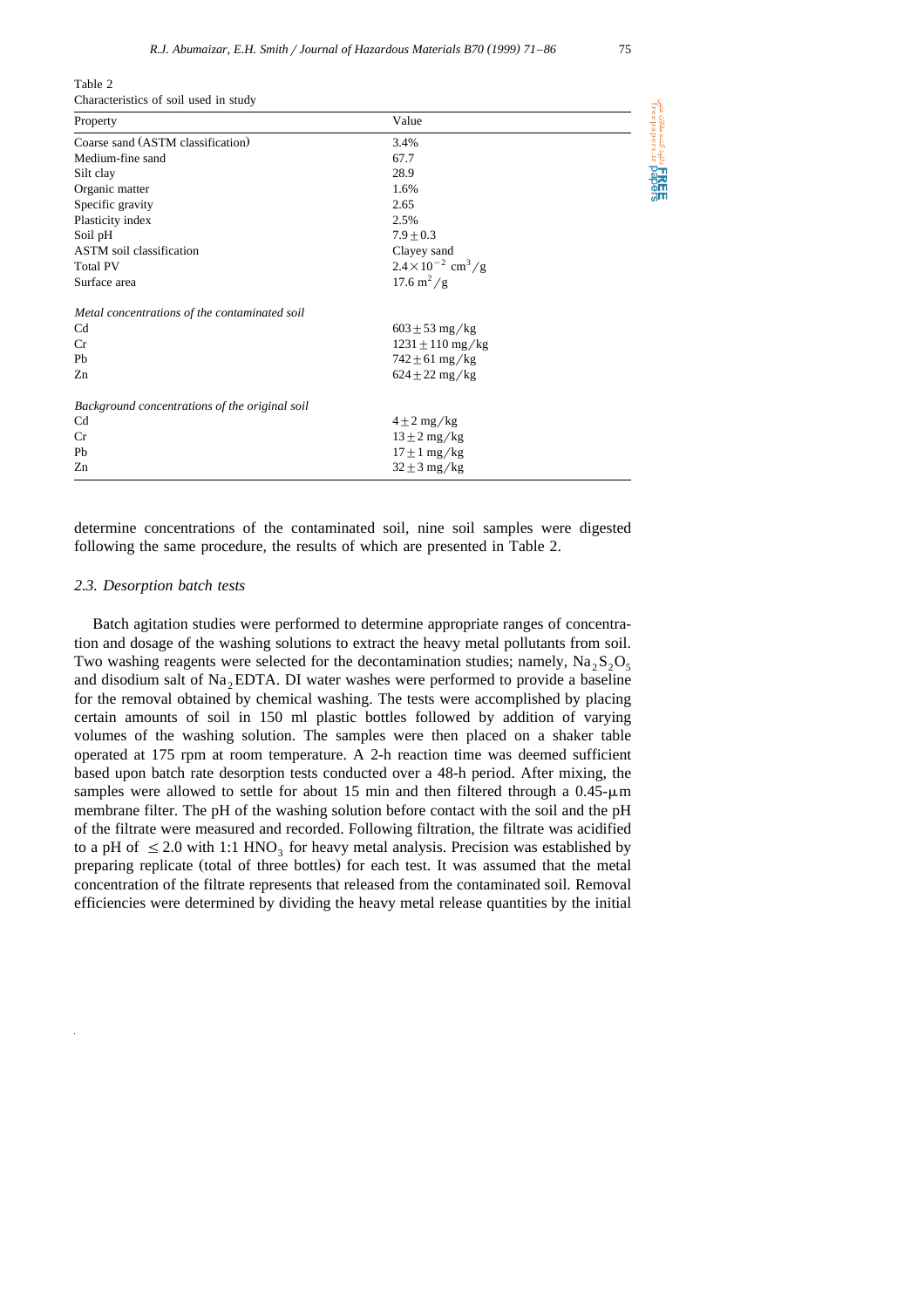quantity in the soil. All heavy metal analyses were performed using a Horizon 5310 inductively coupled plasma (ICP) spectrometer. ICP calibration standards were prepared from stock solutions according to Method  $6010$  [11]. Standard concentrations bracketed the anticipated concentration range of the samples and included a calibration blank (metal concentration equal to 0). Accuracy of the calibration curve was confirmed by a check standard from an independent source (VHG LABS brand, ICP calibration solution, 5%  $HNO<sub>3</sub>$  matrix).

## *2.4. Column testing*

Soil column studies were conducted to more closely simulate in situ clean-up conditions using a plexiglass column with a 1.9-cm internal diameter and a total length of 5.8 cm. Contaminated soil was packed in three layers to a total height of 3.0 cm in the middle of the column. The top and bottom portions of the column were filled with clean R-50 glass beads in order to enhance uniform flow distribution of the washing solution into and out of the column. In all columns, the dry weight of soil was about 9.25 g, which produced a bulk density of 1.1 g/cm<sup>3</sup> (empty bed volume = 8.5 cm<sup>3</sup>, void volume  $\approx 4.85$  cm<sup>3</sup> or a void fraction of 0.57). Approximately 300 PVs were passed through each column with the average flow rate maintained at about  $1.2 \pm 0.1$  ml/min.

The washing solutions were introduced from the bottom of the column to saturate the soil using a B-100-S Eldex piston pump. The configuration of the soil column apparatus is shown in Fig. 1. Column effluent was collected as continuous composite samples  $(40$ ml per sample) using an Eldex Universal fraction collector. The samples were acidified



Fig. 1. Diagram of soil column and apparatus used for extraction of heavy metals.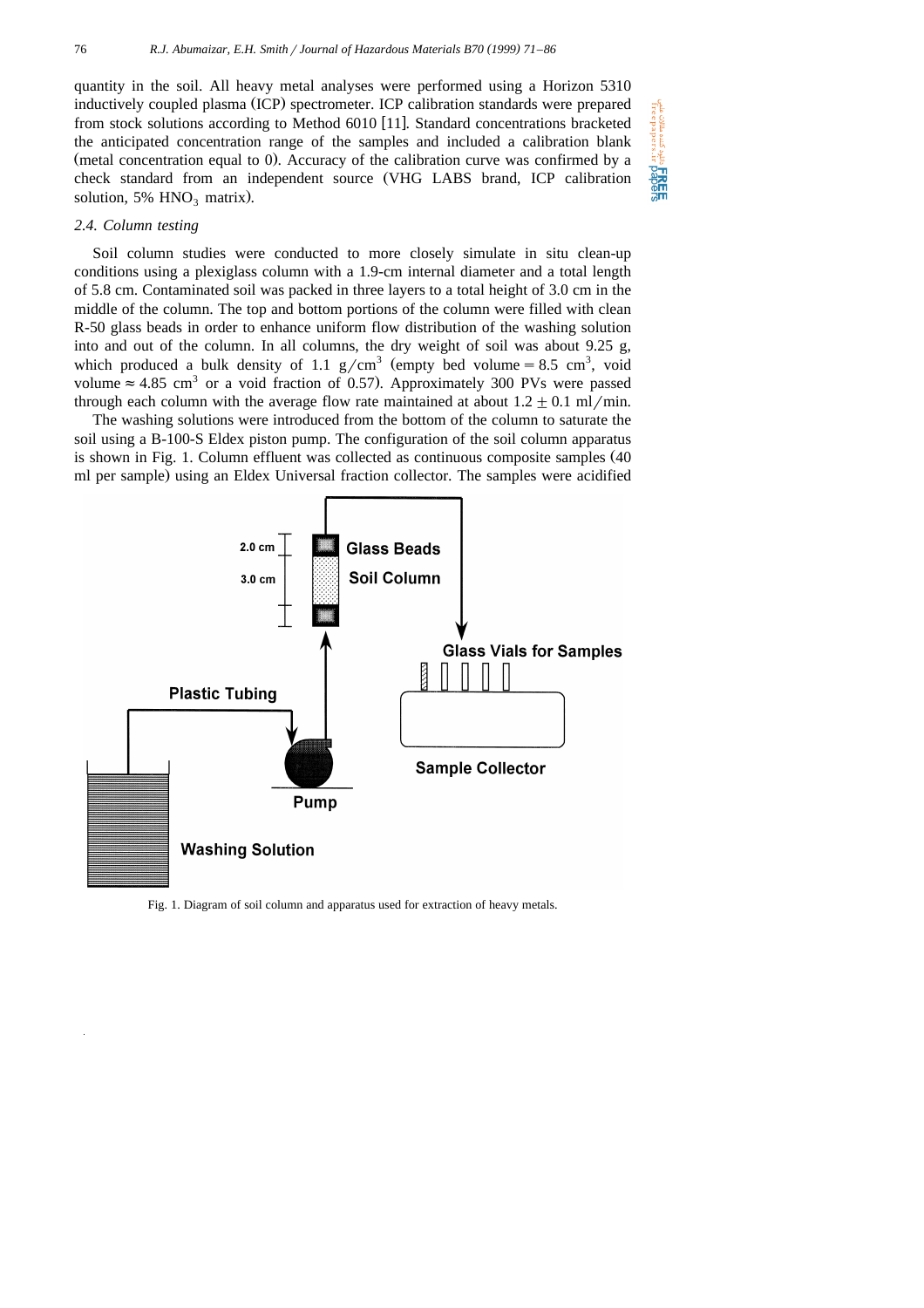and analyzed as described previously after the pH was measured and recorded. Precision in this case was established by replicate (total of 3) integrations when performing ICP concentration readings of each sample. Each data point represents the average of the three readings.

# **3. Results and discussion**

When metal-containing compounds are dissolved in water, the metallic component exists normally as mobile ions in solution. Unless they are complexed by inorganic or organic ligands, metal ions such as those of interest in this study will be present in aqueous solution only at very low concentrations in the pH range of natural surface and subsurface waters. When the concentrations of these metals exceed the solubility of their corresponding hydroxide or carbonate phase at a given pH value, metal precipitates will intermingle and become an integral part of the soil matrix  $[12]$ . Many soils contain mineral and humic constituents that carry hydroxyl and carboxylic surface functional groups. The acid–base characteristics of these functional groups contribute to the formation of a characteristic surface charge that plays an important role in metal retention. Thus, in addition to physical entrapment of metal hydroxide or carbonate solids, the speciation of metals in soil is complex and may include one or more of the following fractions: ion exchangeable, adsorbed, precipitated, organically bound, or trapped in an insoluble form within the soil matrix  $[12,13]$ .

Exposure of a soil–metal system to a reducing reagent, such as  $Na_2S_2O_5$ , can provide conditions that maximize the solubilities of the ion exchangeable fraction of the metal by reduction to a lower oxidation state or by weakening the bond of metal–soil attachment, thereby rendering the sorbate more likely to be extracted by the washing solution. Chelation, on the other hand, follows an alternate mechanism. A chelating reagent such as  $Na<sub>2</sub>EDTA$  is capable of a six-fold coordination with metals (i.e., hexadentate ligand) and, like many organic chelants, behaves as a weak acid in aqueous solution. If sorbed metals are sufficiently accessible to aqueous-phase chelant, EDTA can form metal complexes that are thermodynamically ''stronger'' than the metal–soil interactions, with the complexes being water soluble. This allows the metal–chelant complex to be flushed away with the washing solution. The action of metal and ligand may be expressed by the following equation and simplified mass action expression:

$$
Me + L \Leftrightarrow MeL, K = [MeL]/[Me][L]
$$
 (1)

where Me represents a metal cation, L represents a ligand anion, and K is the formation constant  $[4,14]$ . In order to be effective at extracting metals from soil and concomitantly forming soluble complexes, a ligand must overcome competing processes including (i) metal precipitation as hydrous oxide and/or carbonate precipitates, and (ii) surface complexation and precipitation on soil particles [12].

# *3.1. Batch washing tests*

Removal efficiencies using DI water,  $Na<sub>2</sub>S<sub>2</sub>O<sub>5</sub>$  solution,  $Na<sub>2</sub>EDTA$  solution, and a mixture of  $\text{Na}_2\text{S}_2\text{O}_5$  and  $\text{Na}_2\text{EDTA}$  are summarized in Table 3. Three different sets of data representing three levels of soil to washing solution ratios (by weight) are listed in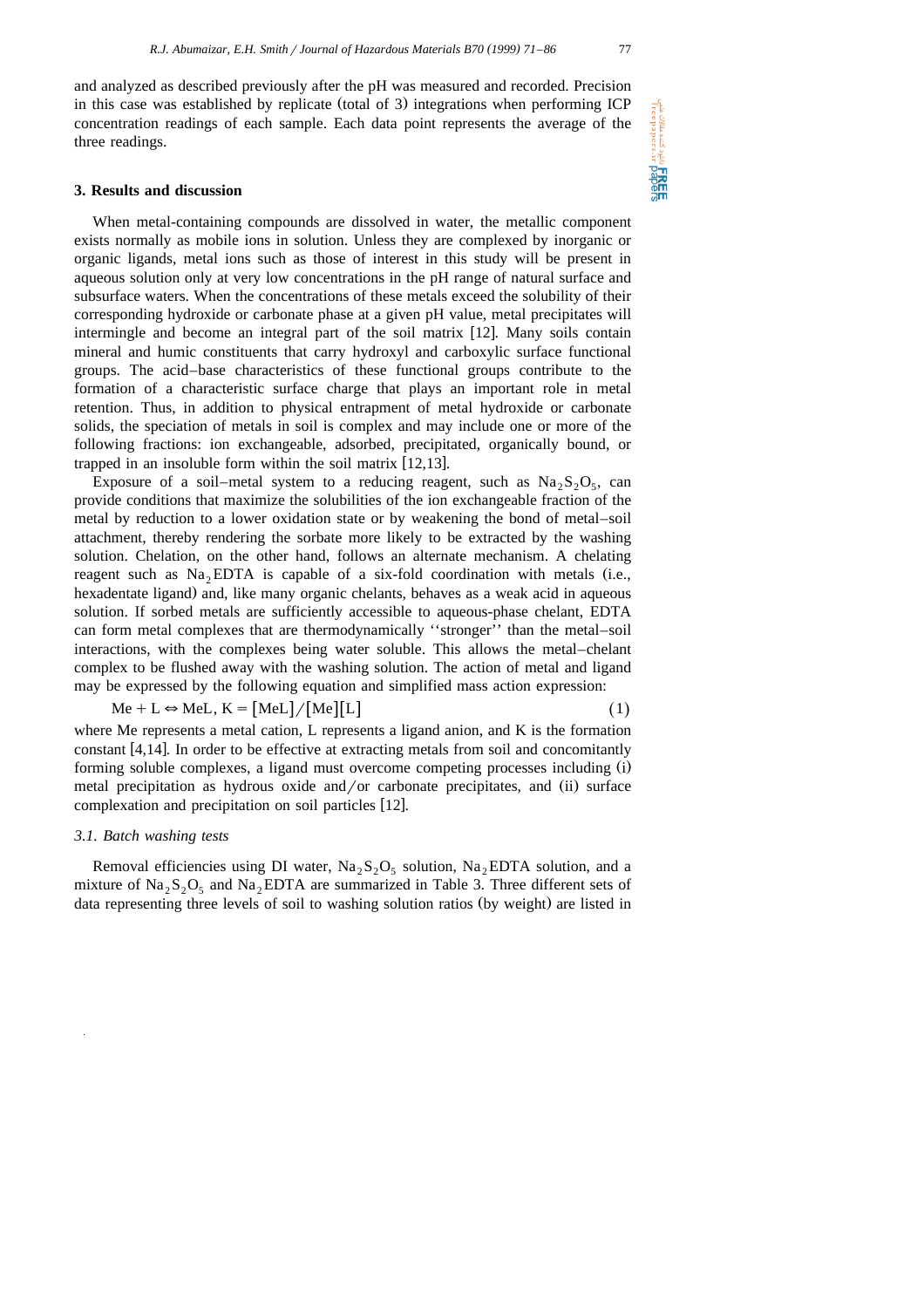| Table 3                                   |  |
|-------------------------------------------|--|
| Soil washing efficiencies for batch tests |  |

| Table 3                                   |                    |                      |               |               |                        |                          |                 |                |  |
|-------------------------------------------|--------------------|----------------------|---------------|---------------|------------------------|--------------------------|-----------------|----------------|--|
| Soil washing efficiencies for batch tests |                    |                      |               |               |                        |                          |                 |                |  |
| Washing solution                          | Mass of soil $(g)$ | Soil:solution (mass) | Solution pH   | Filtrate pH   | Removal efficiency (%) |                          |                 |                |  |
|                                           |                    |                      |               |               | Pb                     | Zn                       | Cd              | Cr             |  |
| DI water                                  | 2.00               | 1:5                  | $6.3 \pm 0.4$ | $7.6 + 0.1$   | $17.3 + 0.8$           | $30.9 + \frac{5}{24}$    | $70.1 + 1.0$    | $18.3 + 1.1$   |  |
| $0.1$ M $SMa$                             | 2.00               | 1:5                  | $3.9 \pm 0.1$ | $5.1\pm0.7$   | $24.9 \pm 4.1$         | $54.5 + \frac{1}{8}$     | $84.2 \pm 4.2$  | $10.3 \pm 0.5$ |  |
| 0.1 M EDTA                                | 2.00               | 1:5                  | $5.1 \pm 0.0$ | $8.2 \pm 0.2$ | $67.8 \pm 4.6$         | $49.5 \pm$               | $89.3 \pm 7.9$  | $26.9 \pm 4.8$ |  |
| $0.01$ M EDTA                             | 2.00               | 1:5                  | $5.2 + 0.2$   | $8.2 + 0.0$   | $47.6 + 2.9$           | $42.9 \pm \frac{35}{8}$  | $81.9 + 7.4$    | $25.4 + 2.3$   |  |
| $0.1$ M SM + 0.01 M EDTA                  | 2.00               | 1:5                  | $4.2 \pm 0.3$ | $7.4 \pm 0.2$ | $60.3 \pm 1.4$         | $70.1 \pm \frac{37}{80}$ | $101.9 \pm 4.9$ | $15.9 \pm 1.0$ |  |
| DI water                                  | 2.00               | 1:12.5               | $6.3 \pm 0.4$ | $8.0 \pm 0.0$ | $14.2 + 1.4$           | $29.4 \pm 3.1$           | $65.3 + 4.9$    | $16.7 \pm 2.1$ |  |
| 0.1 M SM                                  | 2.00               | 1:12.5               | $3.9 \pm 0.1$ | $3.5 \pm 0.1$ | $23.4 \pm 3.3$         | $57.3 \pm 6.5$           | $78.2 \pm 9.2$  | $25.4 \pm 5.8$ |  |
| 0.1 M EDTA                                | 2.00               | 1:12.5               | $5.1 \pm 0.0$ | $4.6 \pm 0.2$ | $104.6 \pm 7.4$        | $81.8 \pm 4.4$           | $112.1 \pm 4.4$ | $40.7 \pm 3.8$ |  |
| $0.01$ M EDTA                             | 2.00               | 1:12.5               | $5.2 \pm 0.2$ | $7.6 \pm 0.2$ | $54.4 \pm 1.4$         | $44.9 \pm 5.7$           | $83.0 \pm 3.7$  | $23.8 \pm 3.8$ |  |
| $0.1$ M SM $+0.01$ M EDTA                 | 2.00               | 1:12.5               | $4.2 \pm 0.3$ | $4.1 \pm 0.1$ | 56.1 $\pm$ 4.7         | $71.0 \pm 8.6$           | $92.3 \pm 5.1$  | $25.2 \pm 2.5$ |  |
| DI water                                  | 2.00               | 1:25                 | $6.3 \pm 0.4$ | $7.5 \pm 0.8$ | $15.2 \pm 0.8$         | $30.4 \pm 2.4$           | $77.2 \pm 7.9$  | $23.3 \pm 6.2$ |  |
| 0.1 M SM                                  | 2.00               | 1:25                 | $3.9 \pm 0.1$ | $4.5 \pm 0.1$ | $28.8 \pm 5.4$         | $61.1 \pm 6.3$           | $84.6 \pm 11.5$ | $26.0 \pm 4.6$ |  |
| 0.1 M EDTA                                | 2.00               | 1:25                 | $5.1 \pm 0.0$ | $4.9 \pm 0.1$ | $94.1 \pm 2.5$         | $75.9 \pm 1.2$           | $96.5 \pm 1.0$  | $35.1 \pm 1.4$ |  |
| 0.01 M EDTA                               | 2.00               | 1:25                 | $5.2 \pm 0.2$ | $7.4 \pm 0.1$ | $41.8 \pm 4.2$         | $39.6 \pm 1.9$           | $79.8 \pm 8.1$  | $19.9 \pm 4.1$ |  |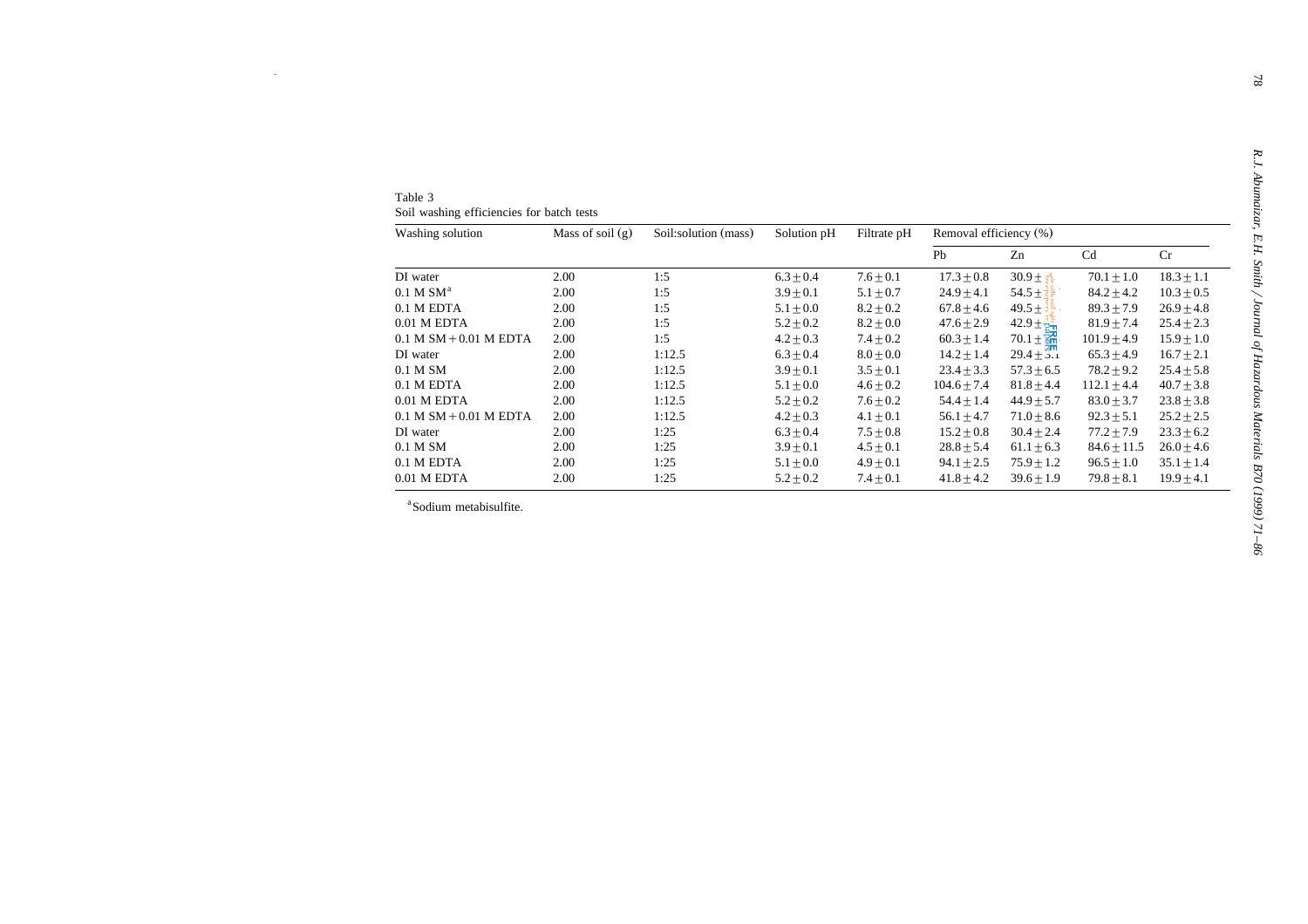دانلود کننده مقالات علمی<br>Treepapers.ir

**Pricer** 

the table. The significance of washing with DI water is to provide information about the fraction of the metal that is weakly bound to the soil particles and readily available for mobilization due to the lack of applying the normal drying and wetting and heating processes which actually incorporate the metal. As evident in the three data sets, the fraction of each metal that is weakly bound is virtually independent of the soil to DI water ratio. Cadmium is the most weakly bound metal for this case, with approximately 70% of its mass from the artificial contamination removed by DI water. Lead appears to be the most strongly bound to the soil matrix of the four metals in this study. The remaining fractions of the metals are considered to be strongly bound and immobilized within the soil matrix under natural-water conditions.

There is little in the existing literature concerning the extraction kinetics of heavy metals from contaminated soils. In an attempt to determine whether there is an optimum reaction time for the release of heavy metal from soil matrix, the removal efficiencies as a function of time for 0.1 M  $\text{Na}_2\text{S}_2\text{O}_5$  and 0.1 M  $\text{Na}_2$  EDTA solutions for 2.0 g soil samples and a soil to solution ratio of 1:25 are presented in Fig. 2. The data revealed a rapid initial release rate of all metals into the washing solution. This is consistent with the release rate using DI water alone, suggesting the dissolution of weakly bound metals sorbed at easily coordinated sites on the outer surfaces of soil grains or the fast dissolution of fine precipitates  $[15,16]$ . A slow ongoing release of metal, as in the case of zinc, may be due to reaction with sorbed or precipitated metal species more strongly bound to interior surface sites (Fig. 2a and b), and  $\sigma$  extraction by excess chelating reagent after preferential complexation of other cations (e.g. lead) nears completion (Fig. 2b). A rapid uptake of lead from contaminated soil by  $Na<sub>2</sub>EDTA$  was observed by Evangelista and Zownir [17]. They reported an optimum soil–chelant contact time of 15 min. Based on this study and the results shown in Fig. 2, a reaction time of 2 h was considered feasible since the curves illustrate that no appreciable amount of metal was extracted beyond this time.

The 0.1-M  $\text{Na}_2\text{S}_2\text{O}_5$  solution extraction results listed in Table 3 show only very slight improvement in chromium removal over flushing with DI water and moderate enhancement in lead and cadmium extraction (a range of  $10\% - 15\%$ ). Zinc removal, on the other hand, was doubled to achieve more than 61% recovery using  $Na_2S_2O_5$ solution. The best results for  $Na_2S_2O_5$  were obtained using a 1:25 soil to solution ratio.

Na<sub>2</sub>EDTA (0.1 M concentration) extraction test results indicate higher removal efficiencies than those of  $\text{Na}_2\text{S}_2\text{O}_5$  in most cases, with complete removal of cadmium and lead, and about 25% more removal of zinc for a soil to solution ratio of 1:12.5. There was little improvement in chromium removal above the DI water wash. The highest removal percentage of chromium was achieved using 1:12.5 soil to 0.1 M Na<sub>2</sub> EDTA solution. For a 10-fold increase in Na<sub>2</sub> EDTA solution concentration  $(0.01-0.1)$ M), the increase in removal efficiency over that achieved by DI water washing alone is about 60% at 1:5 soil–solution ratio, and increases to two- to three-fold for a ratio of 1:12.5. For the 1:25 soil–solution ratio, the increase in removal efficiency for 0.1 vs.  $0.01$  M Na<sub>2</sub> EDTA is about three-fold for lead, and five- to six-fold for zinc and cadmium.

To study the effect of combining the two mechanisms of reduction and chelation, a set of batch experiments was conducted with a washing solution containing a mixture of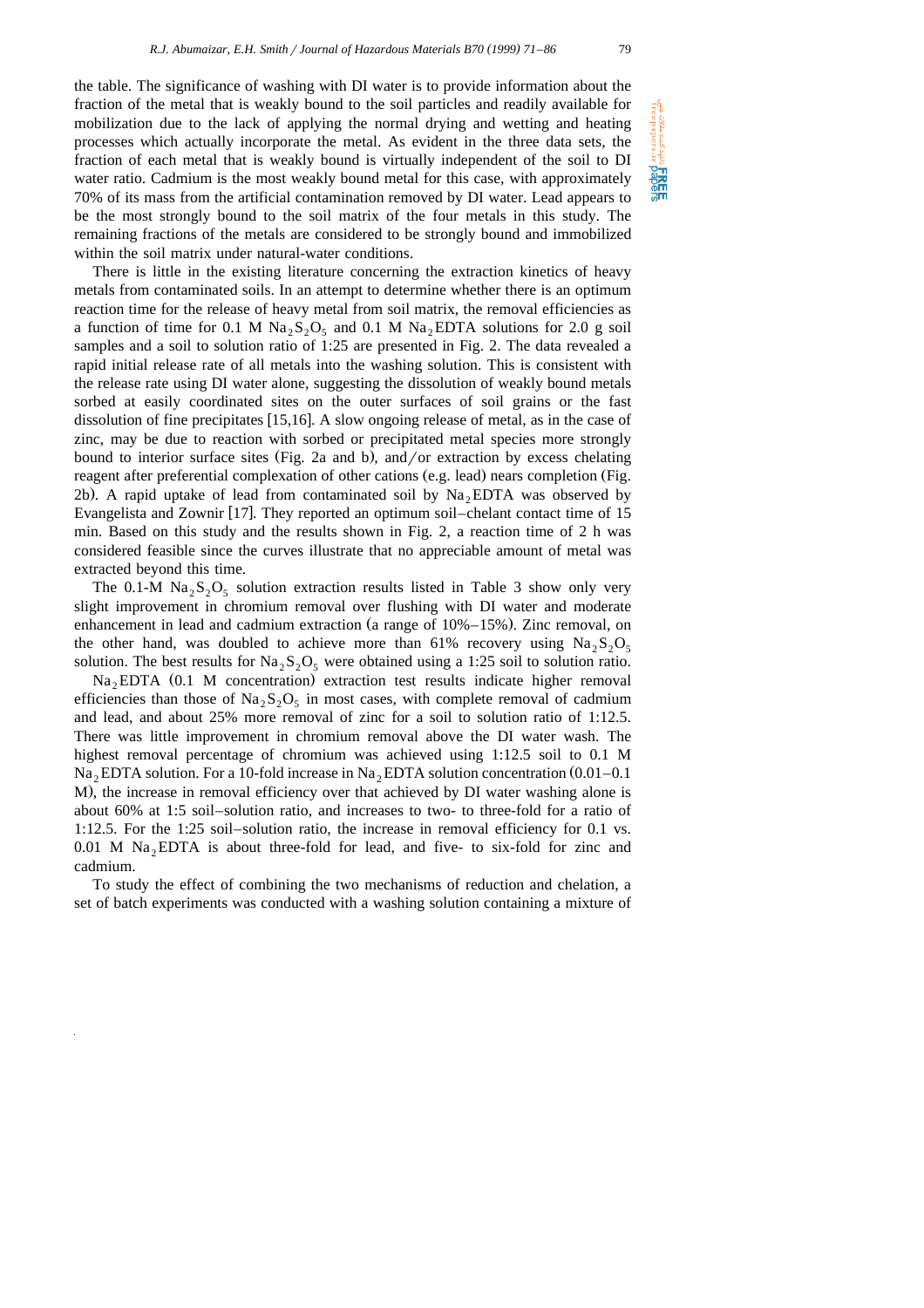slike تشده مقالات علم<br>fireepapers.ir

**HAGE**<br>**DAGE** 



Fig. 2. Removal efficiency vs. reaction time for 2 g soil samples using (a) 0.1 M SM and (b) 0.1 M Na<sub>2</sub> EDTA.

0.01 M Na<sub>2</sub> EDTA and 0.1 M Na<sub>2</sub> S<sub>2</sub>O<sub>5</sub>, with the results included in Table 3. For 1:5 and 1:12.5 soil–solution ratios, removal efficiencies of lead, zinc, and cadmium were improved, in some instances as much as two-fold, over those achieved by either solution alone. The data indicate in particular, that zinc and cadmium removal by 0.01 M  $Na<sub>2</sub>EDTA$  was significantly improved by the presence of 0.1 M  $Na<sub>2</sub>S<sub>2</sub>O<sub>5</sub>$  in solution. The improvement in the removal of cadmium and zinc may indicate that a considerable fraction of these two metals exists in an ion exchangeable form in the soil matrix and is modified by the action of  $\text{Na}_2\text{S}_2\text{O}_5$ . The predominant forms of lead, however, may be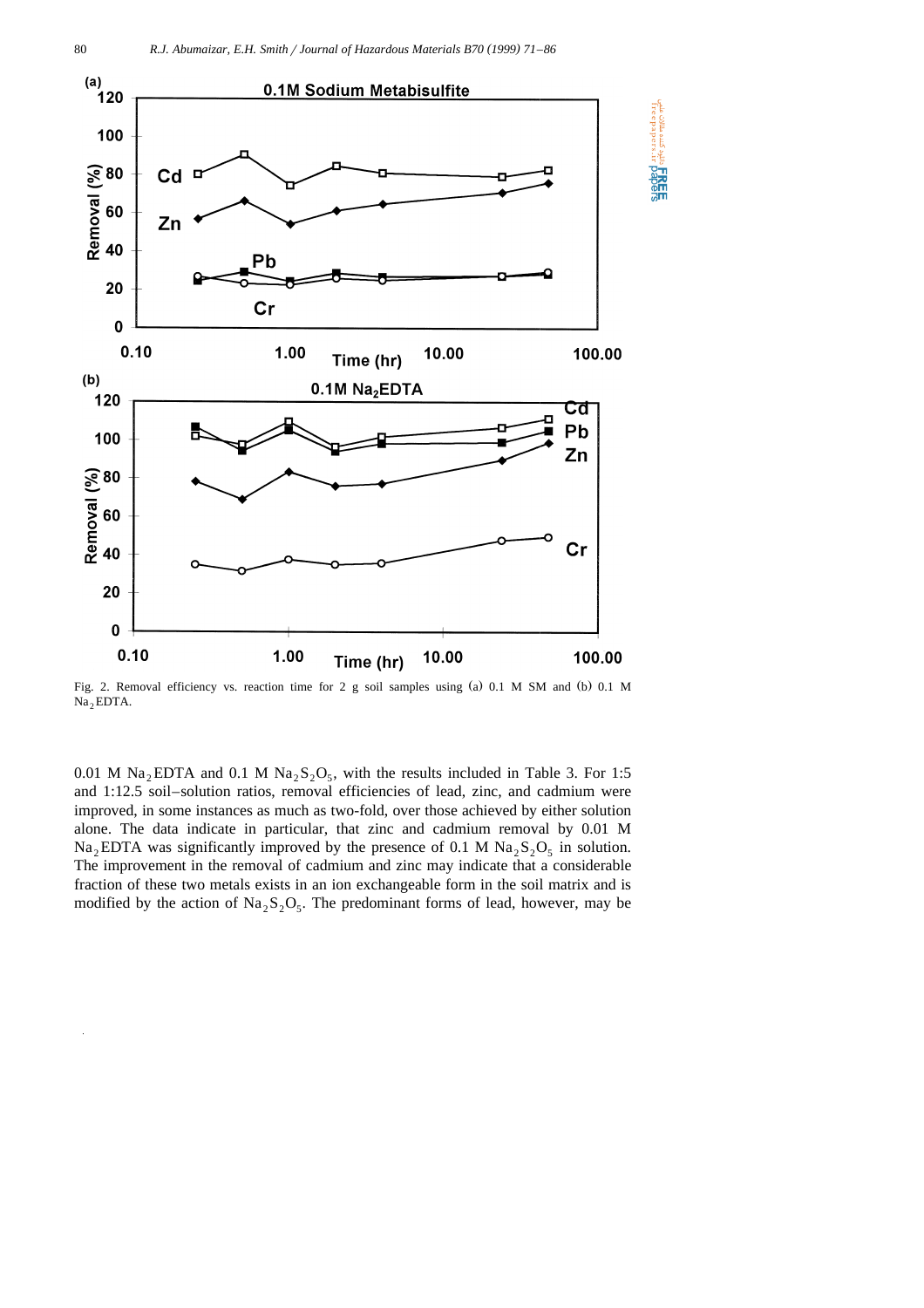adsorbed at higher energy sites and thus relatively unaffected by the reducing reagent, but preferentially complexed by  $Na<sub>2</sub>EDTA$ . Chromium is likely in the hexavalent bichromate form  $(HCrO<sub>a</sub>)$  under the conditions of interest and therefore not readily complexed by  $Na<sub>2</sub>$  EDTA. Evidently, a large fraction is strongly adsorbed at high energy sites and not readily reduced to Cr(III) by  $\text{Na}_2\text{S}_2\text{O}_5$  at the pH values of operation.

## *3.2. Soil column tests*

The purpose of the column tests on the same contaminated soil was to further evaluate the performance of Na<sub>2</sub>EDTA solution vs. a mixture of Na<sub>2</sub>S<sub>2</sub>O<sub>5</sub> and Na<sub>2</sub> EDTA solution, and to determine the removal efficiencies in soil columns that simulate in situ washing or heap-leaching process. An initial run  $(Fig. 3)$  determined the cumulative removal efficiency vs. PVs for DI water washing alone. As in the batch tests, the results provide useful information concerning the fraction of the metals that could be considered readily mobile. The removal efficiencies obtained from this column are almost identical to those achieved previously in the batch experiments for DI water. The rapid initial rate of metal removal and approach to a steady state pattern are also consistent with the results of batch rate studies. Fig. 4 represents the removal efficien-



Fig. 3. Cumulative removal efficiency vs. PVs of DI water.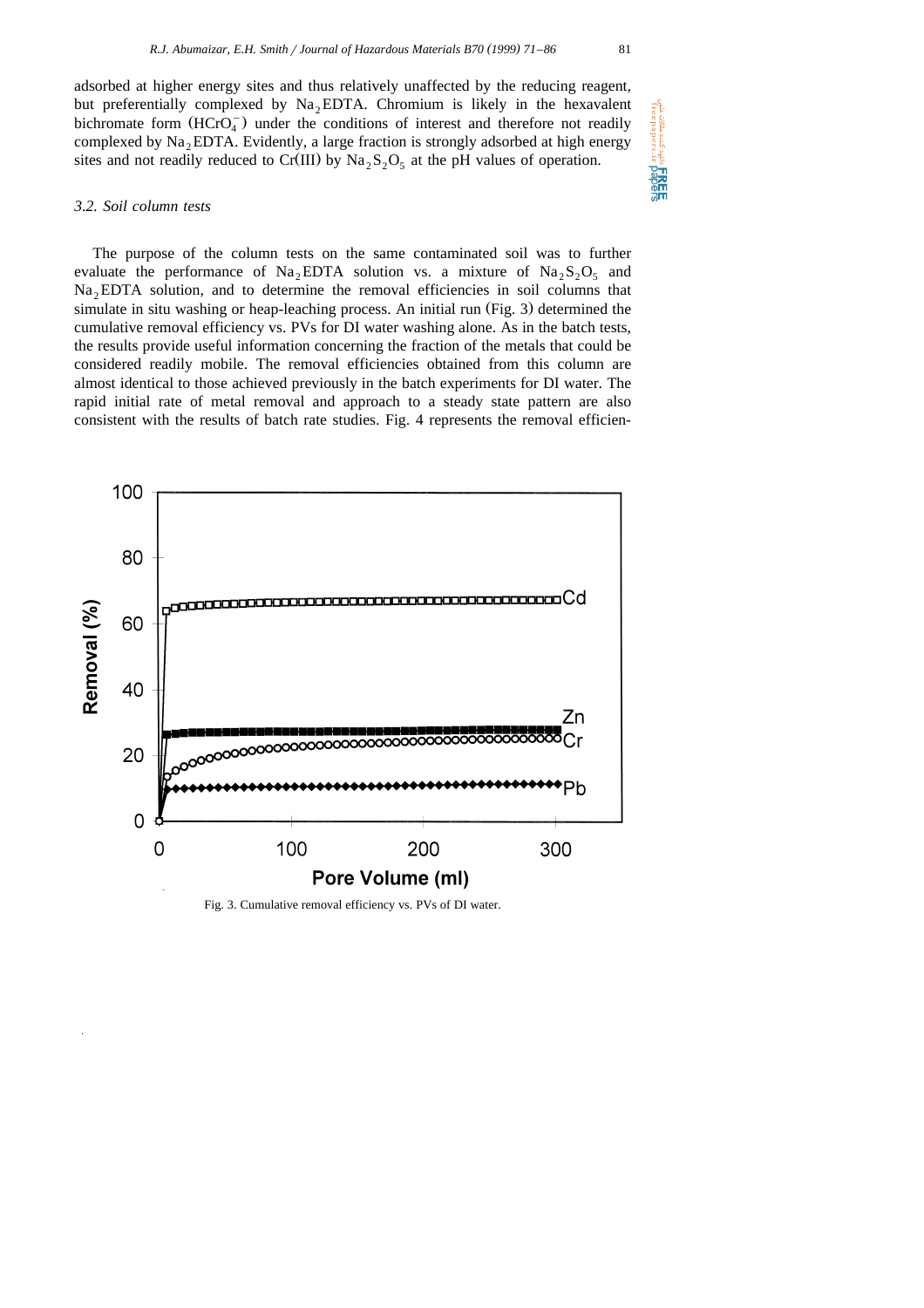

Fig. 4. Cumulative removal efficiency vs. PVs of 0.01 M  $\text{Na}_2$  EDTA solution.

cies of 0.01 M  $\text{Na}_2$  EDTA solution. To evaluate the extent of improving the performance of  $Na<sub>2</sub>EDTA$  in soil column washing, a third run was conducted using a mixture of  $\text{Na}_2\text{S}_2\text{O}_5$  (0.1 M) and  $\text{Na}_2$ EDTA (0.01 M). The results of this run are presented in Fig. 5.

## *3.2.1. Cadmium*

DI water washing of cadmium resulted in a total of about 67% removal after 300 PV. The cumulative removal efficiency curve also shows that about 66% removal was obtained after only 25 PV. The DI water washing removed that fraction of cadmium which is readily desorbed and present in the void space of the soil matrix. Washing with 0.01 M Na<sub>2</sub> EDTA solution resulted in a moderate increase in cumulative removal to about 80% after 300 PV. Nearly all of this was achieved after just 25 PV, indicating a fast reaction rate. Using a mixture of  $\text{Na}_2\text{S}_2\text{O}_5$  and  $\text{Na}_2$ EDTA, as shown in Fig. 5, substantially enhanced cadmium removal to nearly complete recovery after 300 PV. The mixture had little impact on the shape of the elution profile, i.e. a rapid reaction rate is observed with about 90% of the cadmium removed in the first 25 PV. Cadmium removal from soil, therefore, is likely controlled by rapid desorption/dissolution of weakly coordinated Cd–soil surface complexes and/or loosely held metal precipitate in the soil interstices. Some further removal is achieved by the chelation or reduction–chelation reactions.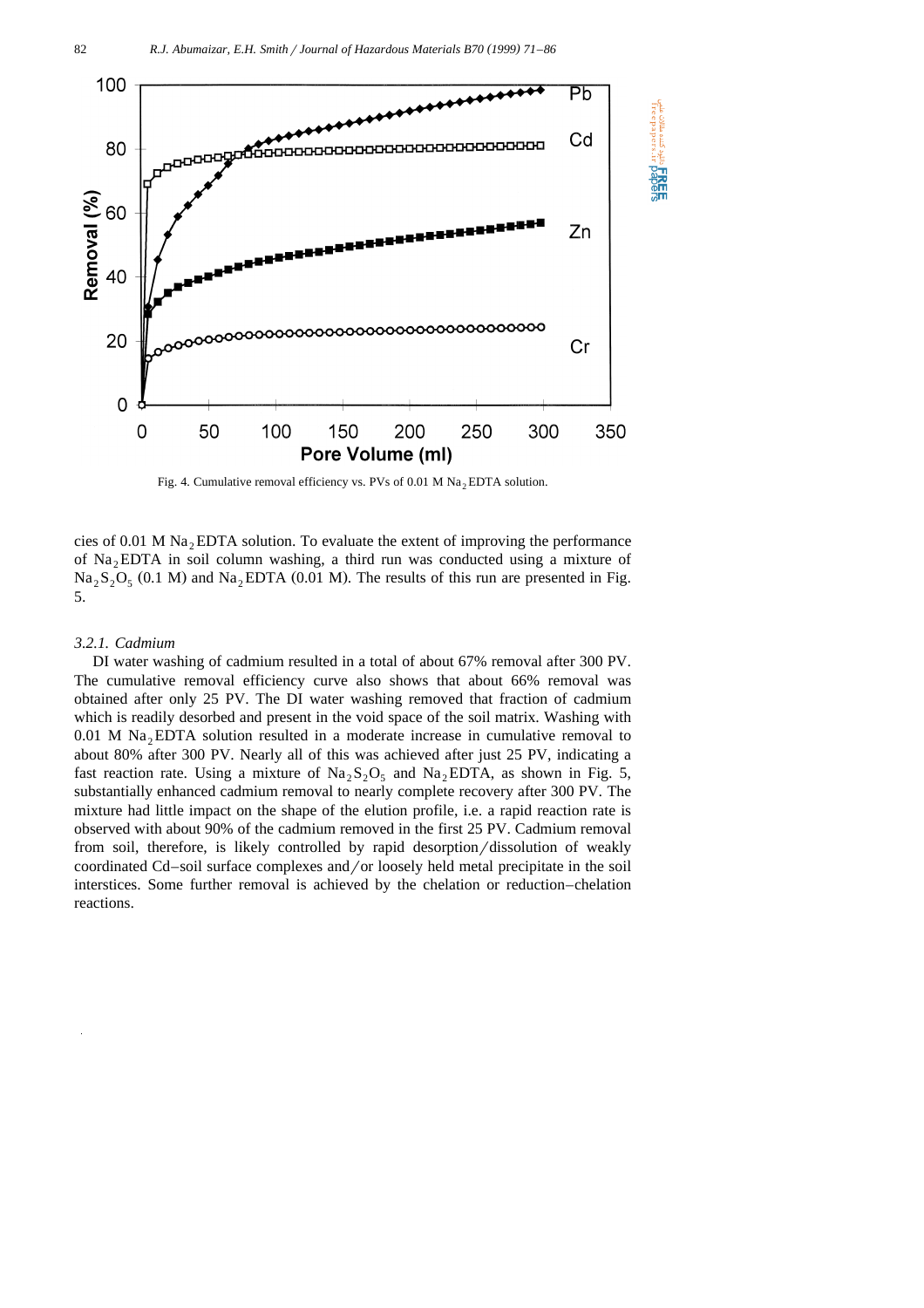

Fig. 5. Cumulative removal efficiency vs. PVs of 0.1 M Na<sub>2</sub>S<sub>2</sub>O<sub>5</sub> and 0.01 M Na<sub>2</sub>EDTA solution.

#### *3.2.2. Chromium*

For the DI water and  $Na<sub>2</sub>EDTA$  only washes (Figs. 3 and 4, respectively), the chromium removal profiles are nearly identical, approaching a steady state pattern and  $\sim$  20%–25% cumulative removal by 300 PVs. The pattern for chromium release in DI water is not as abrupt as for the other three test metals, exhibiting a more gradual approach to steady state. This could be due to small-scale, rate-limited reduction of hexavalent to trivalent chromium by soil organic matter, with subsequent formation of weak Cr(III) hydroxide complexes or fine precipitates that are washed from the soil surface [18]. While  $Na<sub>2</sub>EDTA$  has no observable impact on chromium removal, there may be a small, though arguable, enhancement by the presence of  $\text{Na}_2\text{S}_2\text{O}_5$  as evidenced by a cumulative removal of 30% that appears to be increasing still at 300 PVs Ž . Fig. 5 . The enhancement may be a result of an ongoing, slow reduction of hexavalent to trivalent chromium that is subsequently complexed by  $Na<sub>2</sub>EDTA$ . In general, the chemistry of chromium may be expected to be different than the other metals in the study. Chromium removal is small due to its likely existence in the anionic bichromate form  $(HCrO<sub>4</sub><sup>-</sup>)$  for the pH range of the study.

## *3.2.3. Lead*

Lead is known to adsorb strongly to soil surfaces with binding by chemisorption and inner layer surface complexed with mineral surface oxides expected in contaminated soils  $[13]$ . This is attested by the results of Fig. 3 in which lead removal was the least for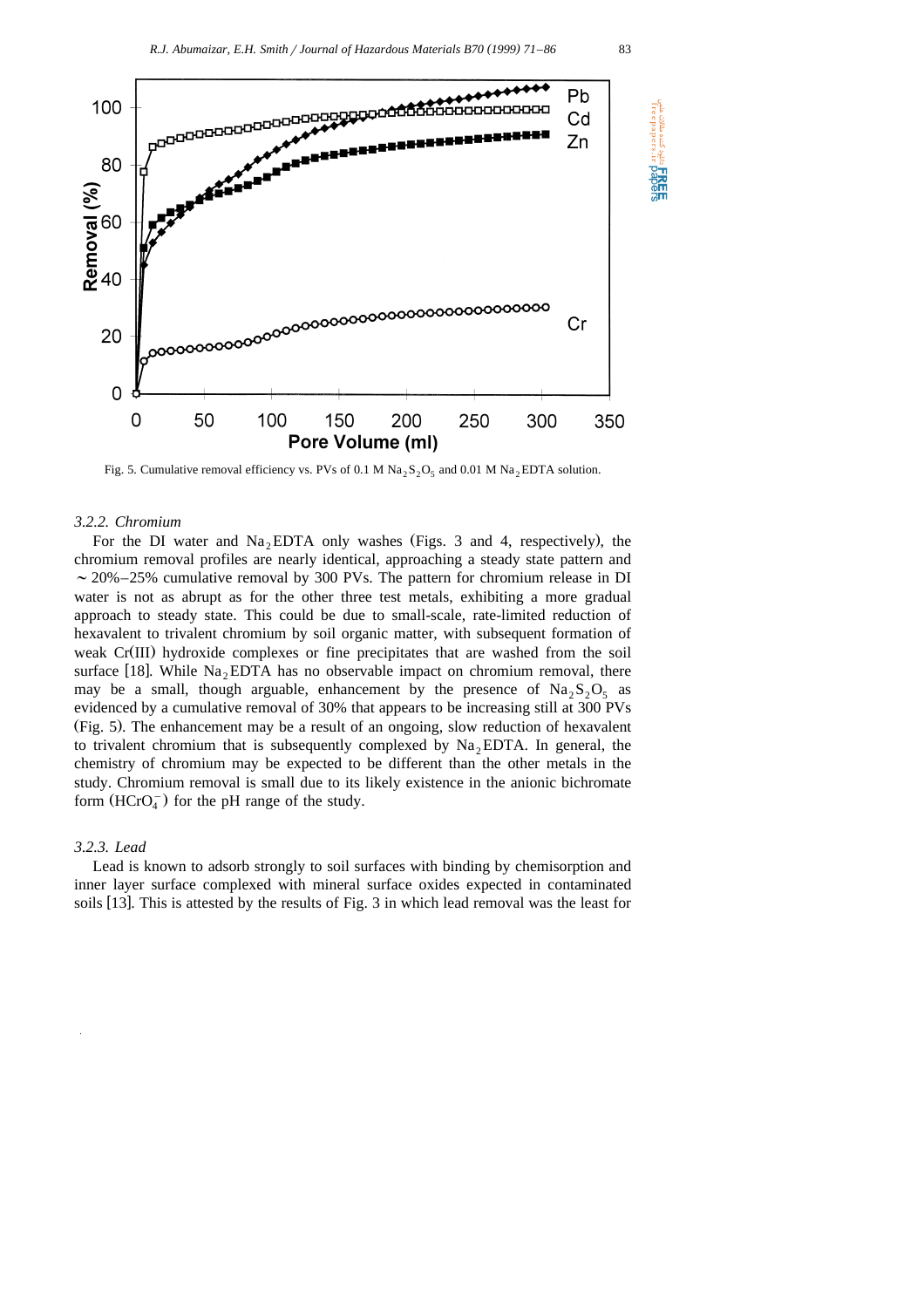Che cuta auto aus FREE

washing with DI water. The total amount of readily mobilized lead was only 12% after 300 PV. The gradual increase in lead removal by the  $Na<sub>2</sub>EDTA$  solution throughout the run (Fig. 4) is indicative of a slower removal kinetics compared to cadmium. Van-Benschoten et al. [13] reported rapid lead removal in the first few hours, followed by a slower, more gradual removal from contaminated soil using HCl solution. Fig. 4 suggests that  $Na<sub>2</sub>EDTA$  forms strong and preferential complexes with lead relative to cadmium, zinc, and chromium, with essentially complete removal achieved at 300 PVs. Fig. 5 illustrates that the addition of  $\text{Na}_2$ ,  $\text{Si}_2$  to the washing solution has little, if any, impact on the extent or rate of lead removal for this soil.

## *3.2.4. Zinc*

The cumulative removal curves for zinc display trends similar to those of lead in the three columns; namely,  $(1)$  fast removal and approach to steady state for the mobile fraction in the case of DI water column (Fig. 3); and  $(2)$  a gradual increase in the cumulative removal throughout the advance of the washing process in the cases of Na<sub>2</sub>EDTA and Na<sub>2</sub>EDTA–Na<sub>2</sub>S<sub>2</sub>O<sub>5</sub> mixture solutions as shown in Figs. 4 and 5, respectively. As in the case of lead, zinc adsorption to soil surface sites is relatively strong, but the continuous contact of "fresh"  $Na<sub>2</sub>EDTA$  washing solution with soil layers in a plug-flow type reactor system provide a thermodynamically favorable conditions for continuous, albeit slow,  $Na<sub>2</sub>EDTA$  extraction of zinc molecules from the soil. As noted previously,  $Na<sub>2</sub>EDTA preferentially chelates lead over zinc; however,$ consistent with batch studies, zinc extraction is considerably enhanced by the inclusion of  $\text{Na}_2\text{S}_2\text{O}_5$ . Although the enhancement is not as great as that observed in batch studies, it is evident that the presence of the reducing reagent serves to weaken the zinc–soil bond, rendering the metal more amendable to  $Na<sub>2</sub>EDTA$  extraction. The exact nature of the reduction–chelation mechanism requires further study.

## **4. Summary and conclusions**

Extraction of heavy metals from contaminated soil is a process that is highly controlled by the dissolution of the metal–mineral bond followed by the dispersion of the pollutant metal in the washing liquid as an emulsion, complex, or suspension. The results of batch and column washing experiments completed in this study indicate that cadmium, lead, zinc, and, to a lesser degree, chromium, can be extracted from artificially contaminated soil using a reducing reagent solution, chelating reagent solution, and a mixture of the two. Metal extraction kinetics were found to be fast; a reaction time of 2 h was deemed sufficient contact time between the contaminated soil and the washing solution based upon batch desorption tests conducted over a 48-h period.

As evidenced in the DI water wash experiments,  $\approx 70\%$  of the cadmium in the contaminated sample is weakly bound and readily mobilized in aqueous solution at neutral pH, followed by  $\approx 25\% - 30\%$  of zinc,  $\approx 20\% - 25\%$  of chromium, and only  $\approx$  10% of lead. The fraction of the respective metals that is weakly bound is approximately the same in both experimental systems and is independent of the soil to DI water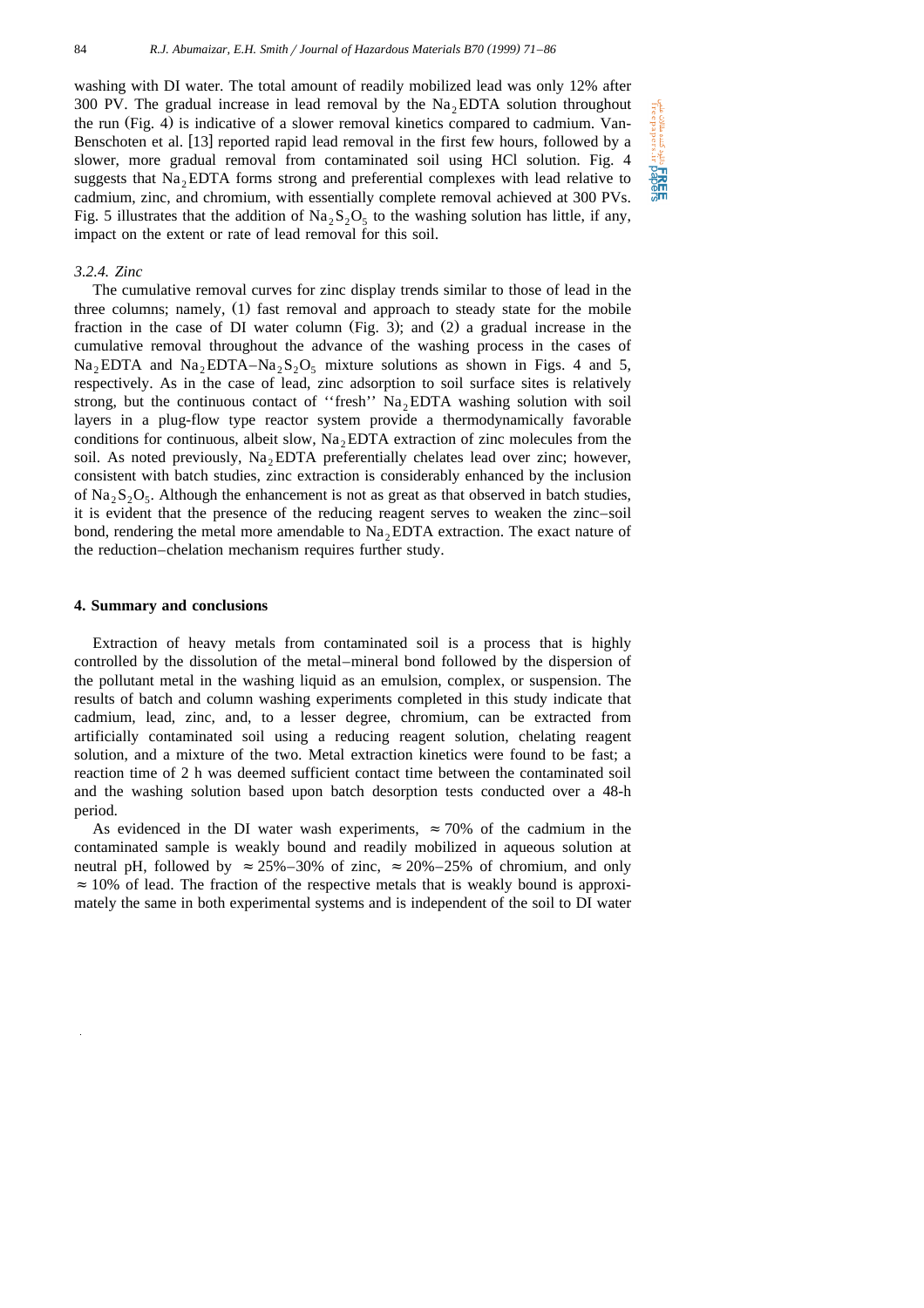A 0.1-M  $\text{Na}_2\text{S}_2\text{O}_5$  solution exhibited good removal efficiencies for cadmium and zinc in batch experiments, but did not offer significant potential for lead or chromium extraction. The soil to washing solution ratios did not appear to affect the performance of  $Na_2S_2O_5$  in most cases. For both 0.1 and 0.01 M washing solutions of Na<sub>2</sub> EDTA, however, batch studies revealed that an intermediate washing solution to soil ratio of 12.5:1 provided higher percent metal extraction than tests using either 5:1 or 25:1 ratios. Na, EDTA extraction resulted in higher removal efficiencies than those for Na,  $S_2O_5$  at the same reagent concentration. A 0.1-M concentration of  $Na<sub>2</sub>EDTA$  exhibited complete removal of cadmium and lead for a soil to solution ratio of 1:12.5. For the best solution to soil ratio of 12.5:1, a 10-fold increase in  $Na<sub>2</sub>EDTA$  concentration  $(0.01-0.1 \text{ M})$ resulted in a two- to three-fold increase in metal removal over that achieved by DI water washing. A mixture of 0.1 M Na<sub>2</sub>S<sub>2</sub>O<sub>5</sub> and 0.01 M Na<sub>2</sub> EDTA resulted in near complete removal of cadmium, more than 70% removal of zinc, and about 56% removal of lead in batch tests for a 1:12.5 soil to solution ratio. More importantly, the inclusion of  $Na_2S_2O_5$  resulted in a two- to three-fold increase in zinc removal and substantial increase in cadmium removal above DI water wash levels than when 0.01 M  $\text{Na}_2$  EDTA is used alone.

Column experiments resulted in generally better metal removals than those obtained in batch tests. Column runs often involve higher soil to solution ratios (e.g.  $25 \text{ PV}$  is equivalent to 1:15 soil:solution ratio). Therefore, more extraction reagent is available to react with the metal contaminant. The continuous flow of the washing solution in the soil column promotes the flushing of the reaction reagent–metal complex, thereby inhibiting the opportunity for complex re-adsorption on the soil surfaces and further contributing to greater removal efficiencies in column experiments. Complete removal of lead,  $\approx 80\%$  of cadmium,  $\approx 55\%$  of zinc, and  $\approx 25\%$  of chromium was accomplished by 300 PVs of 0.01 M  $Na<sub>2</sub>EDTA$  solution. For the same number of PVs, cumulative zinc removal and, to a less extent, cadmium and chromium removal were enhanced when a mixture of 0.1 M  $\text{Na}_2\text{S}_2\text{O}_5$  and 0.01 M  $\text{Na}_2$  EDTA was used. These results suggest that the contribution of  $\text{Na}_2\text{S}_2\text{O}_5$  in the washing solution is directed toward the relatively insoluble, ion-exchangeable sorbed metal fraction in the soil matrix.

## **References**

- [1] P.S. Yarlagadda, M.R. Matsumoto, J.E. Van Benschoten, A. Kathuria, Characteristics of heavy metals in contaminated soils, J. Environ. Eng., ASCE 121 (4) (1995) 276-286.
- [2] R.A. Griffiths, Soil-washing technology and practice, J. Hazard. Mater. 40 (1995) 175-189.
- [3] H.E. Allen, P. Chen, Remediation of metal contaminated soil by EDTA, Environ. Prog. 12 (4) (1993) 284–293.
- [4] R.J. Abumaizar, L.I. Khan, Laboratory investigation of heavy metal removal by soil washing, J. Air Waste Manage. Assoc. 46 (1996) 765-768.
- [5] B.E. Reed, P.C. Carriere, R. Moore, Flushing of a Pb(II) contaminated soil using HCl, EDTA, and CaCl<sub>2</sub>, J. Environ. Eng., ASCE 122 (1) (1996) 48–50.